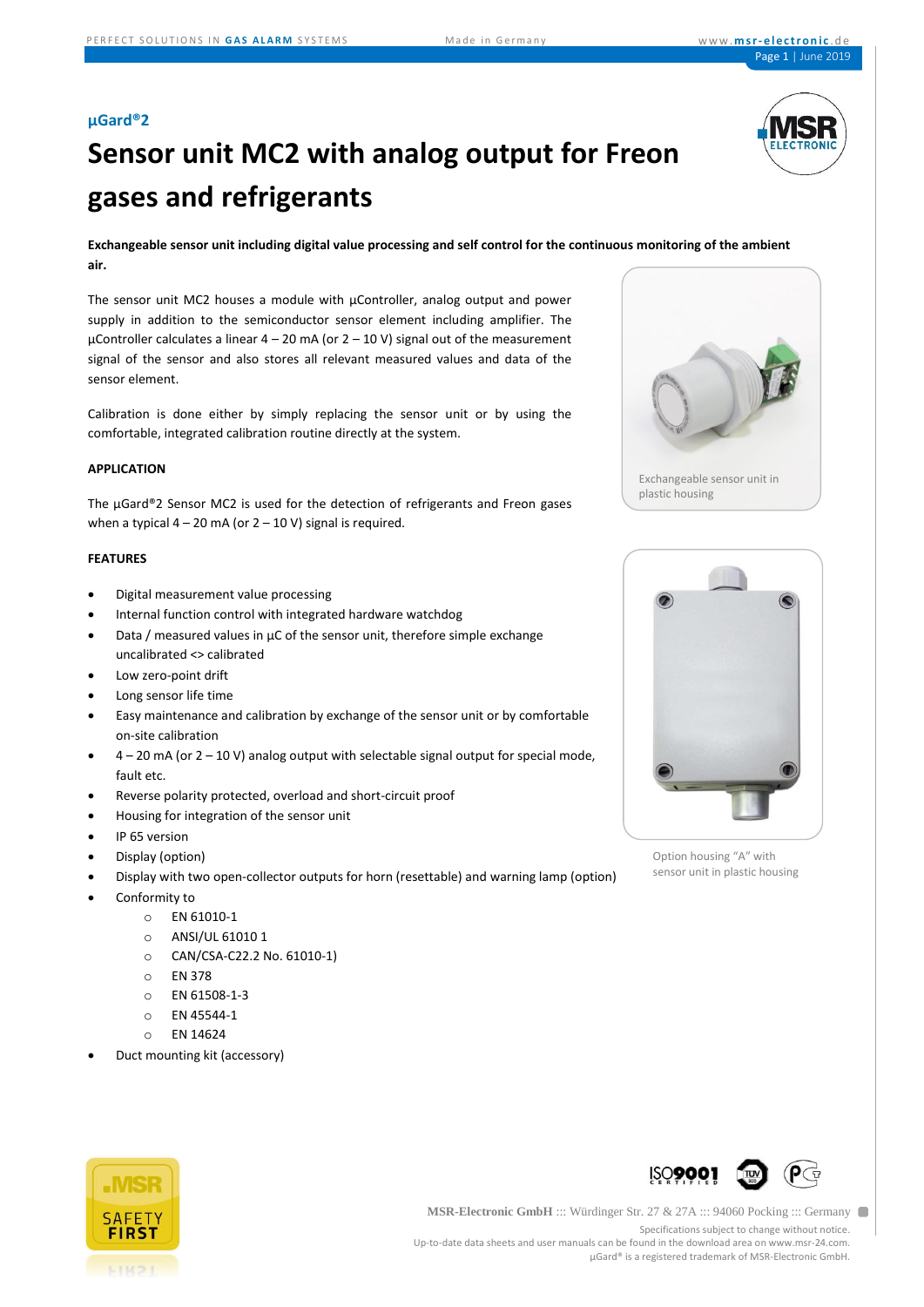#### **µGard®2**

### **Sensor unit MC2 with AO for refrig. Freon gases**



#### **SPECIFICATIONS**

| <b>Electrical</b>                            |                                                                                       |
|----------------------------------------------|---------------------------------------------------------------------------------------|
| Power supply                                 | 16 - 29 V DC, reverse-polarity protect.; 18 - 27 V AC (only for output signal 2-10 V) |
| Power consumption                            | 65 mA, max. (1.6 VA for 24 V)                                                         |
| Analog output signal                         | Proportional, overload and short-circuit proof,                                       |
|                                              | load ≤ 500 Ohm for current signal, ≥ 50 kOhm for voltage signal                       |
|                                              | 4 - 20 mA or $2 - 10$ V = measuring range                                             |
|                                              | $3.2 < 4$ mA or $1.6 - 2$ V = underrange                                              |
|                                              | $>$ 20 - 21.2 mA or 10 - 10.6 V = overrange                                           |
|                                              | 2 mA or $1 V =$ fault                                                                 |
|                                              | > 21.8 mA or 10.9 V = fault High                                                      |
| Sensor performance                           |                                                                                       |
| Gas type                                     | See Order Information                                                                 |
| Sensor element                               | Semiconductor sensor                                                                  |
| Measuring range                              | $20 - 2000$ ppm                                                                       |
| Repeatability                                | ± 20%                                                                                 |
| Response time                                | $t_{90}$ ≤ 150 s (R134a); $t_{50}$ ≤ 50 s (R134a)                                     |
| Temperature range                            | -35 °C to +60 °C (-31 to 140 °F)                                                      |
| Humidity range                               | 5 - 95 % RH not condensing                                                            |
| Pressure range                               | Atmospheric ± 10 %                                                                    |
| Sensor life time                             | > 5 years / normal environment                                                        |
| Calibration interval                         | 12 months                                                                             |
| Storage temperature range                    | 0 °C to +60 °C (32 °F to 140 °F)                                                      |
| Storage time                                 | Max. 12 months                                                                        |
| Poisoning                                    | The sensitivity of Pellistor sensors can be influenced by substances containing       |
|                                              | silicon compounds and even poisoned and destroyed by them.                            |
| <b>Physical</b>                              |                                                                                       |
| Housing A for integration of the sensor unit | Polycarbonate UL 94 V2                                                                |
| Enclosure colour                             | RAL 7032 (light grey)                                                                 |
| Dimensions (W x H x D)                       | 94 x 130 x 57 mm (3.7 x 5.1 x 2.2 in.)                                                |
| Weight                                       | Ca. 0.2 kg                                                                            |
| Packaging volume                             | Ca. 4.5 l                                                                             |
| Protection class                             | IP 65                                                                                 |
| Mounting                                     | Wall mounting                                                                         |
| Pre-embossed entries for cable / sensor unit | 6 x M20/M25                                                                           |
| Enclosure M25                                | Polycarbonate UL 94 V2                                                                |
| Enclosure colour                             | RAL 7032 (light grey)                                                                 |
| <b>Dimensions</b>                            | (D x H) 24 x 22 mm (0.94 x 0.87 in.)                                                  |
| Weight                                       | Ca. 30 g (0.066 lb)                                                                   |
| Protection class                             | IP 65                                                                                 |
| Mounting                                     | Screw mounting / M25                                                                  |
| Wire connection                              | Screw-type terminal min. 0.25 mm <sup>2</sup> , max. 1.3 mm <sup>2</sup> , 3-pin      |
| <b>Directives</b>                            | EMC directives 2014/30/EU                                                             |
|                                              | СE                                                                                    |
|                                              | Compliance with:                                                                      |
|                                              | EN 378; EN 61010-1:2010; ANSI/UL 61010-1; CAN/CSA-C22.2 No. 61010-1                   |
|                                              | EN 61508-1-3; EN 45544-1; EN 14624                                                    |
| Warranty                                     | 1 year on sensor (not if poisoned or overloaded),                                     |
|                                              | 2 years on device                                                                     |

All specifications were collected under optimal test conditions.

We confirm compliance with the minimum requirements of the applicable standard.





**MSR-Electronic GmbH** ::: Würdinger Str. 27 & 27A ::: 94060 Pocking ::: Germany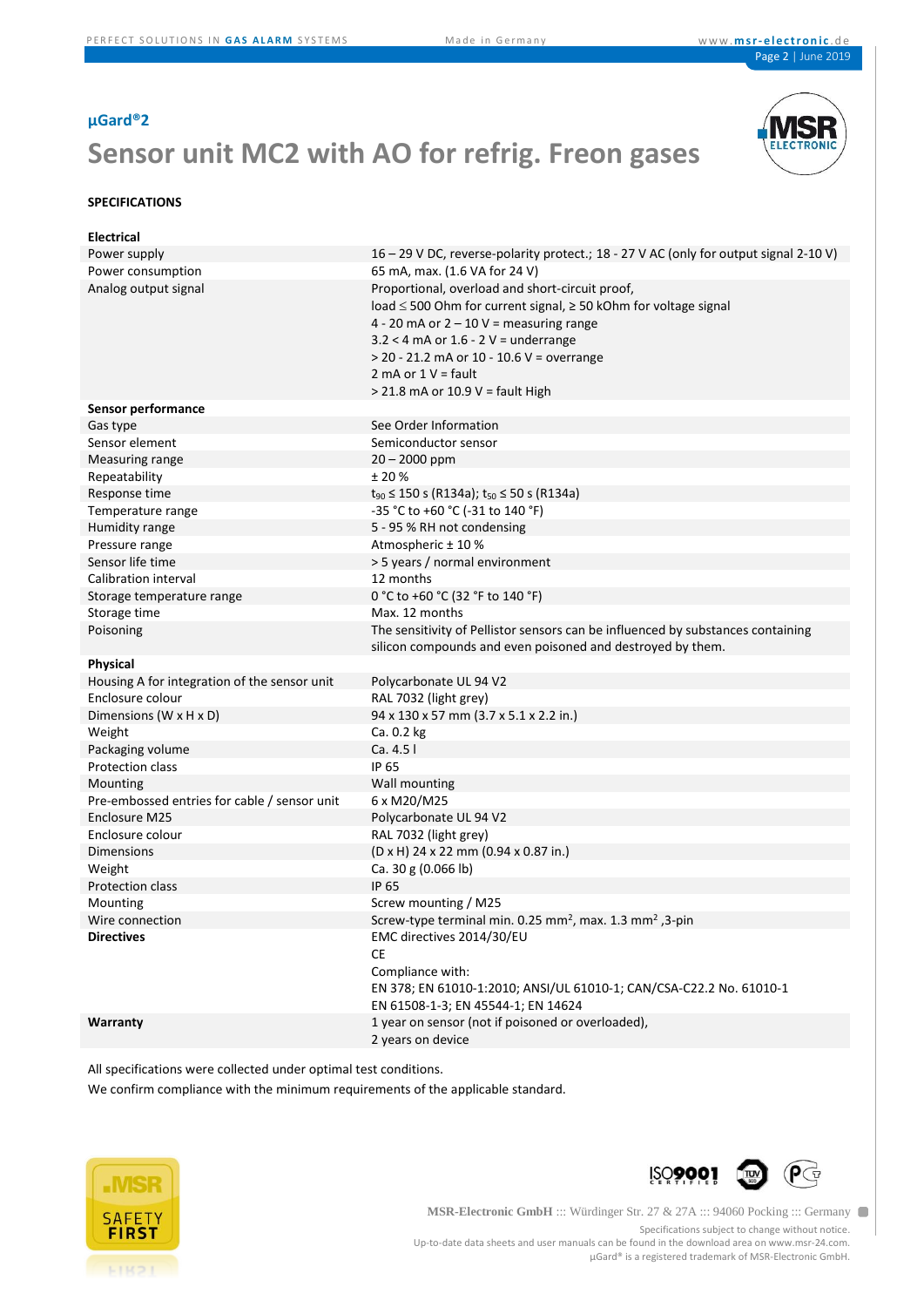### **µGard®2**

## **Sensor unit MC2 with AO for refrig. Freon gases**



#### **Options**

| <b>LCD Display</b>                     |                                 |
|----------------------------------------|---------------------------------|
| LCD.                                   | Two lines, 16 characters each,  |
| Open-collector (transistor) output (2) | For horn (resettable) and war   |
| Switching capacity                     | 24 V DC / 50 mA $(+$ switching) |

cters each, monochrome **(b)** and warning lamp

#### **OVERVIEW FREON GAS TYPES**

| <b>MSR Freon</b> | <b>MSR</b> code | <b>Freon type</b> | <b>Calibration</b> | <b>Group</b> | <b>Measuring</b> | <b>Relative gas density</b> |
|------------------|-----------------|-------------------|--------------------|--------------|------------------|-----------------------------|
| group            |                 |                   | gas                |              | range            | $air = 1)$                  |
| <b>FR02</b>      | 2061-01         | R23               | R <sub>23</sub>    | <b>HFC</b>   | 2000 ppm         | 2.4                         |
|                  | 2061-02         | R508b             | R23                | <b>HFC</b>   | 2000 ppm         | > Air                       |
| <b>FR03</b>      | 2063-01         | R1234yf           | R1234yf            | <b>HFO</b>   | 2000 ppm         | > Air                       |
|                  | 2063-02         | R452a             | R1234yf            | <b>HFO</b>   | 2000 ppm         | >1                          |
|                  | 2063-03         | R513a             | R1234yf            | <b>HCFC</b>  | 2000 ppm         | > Air                       |
|                  | 2063-04         | R454c             | R1234yf            | <b>HFO</b>   | 2000 ppm         | > Air                       |
|                  | 2063-05         | R455a             | R1234yf            | <b>HFO</b>   | 2000 ppm         | > Air                       |
|                  | 2063-06         | R454b             | R1234yf            | <b>HFO</b>   | 2000 ppm         | > Air                       |
|                  | 2063-07         | R1234ze           | R1234yf            | <b>HFO</b>   | 2000 ppm         | > Air                       |
| <b>FR04</b>      | 2064-01         | R123              | R123               | <b>HCFC</b>  | 2000 ppm         | > Air                       |
| <b>FR06</b>      | 2070-01         | R22               | R22                | <b>HCFC</b>  | 2000 ppm         | 3                           |
|                  | 2070-02         | R401a             | R22                | <b>HCFC</b>  | 2000 ppm         | > Air                       |
|                  | 2070-03         | R401b             | R22                | HCFC         | 2000 ppm         | > Air                       |
|                  | 2070-04         | R402a             | R22                | <b>HCFC</b>  | 2000 ppm         | > Air                       |
|                  | 2070-05         | R402b             | R22                | <b>HCFC</b>  | 2000 ppm         | > Air                       |
|                  | 2070-06         | R403a             | R22                | <b>HCFC</b>  | 2000 ppm         | > Air                       |
|                  | 2070-07         | R408a             | R22                | <b>HCFC</b>  | 2000 ppm         | > Air                       |
|                  | 2070-08         | R409a             | R22                | <b>HCFC</b>  | 2000 ppm         | > Air                       |
|                  | 2070-09         | R411a             | R22                | <b>HFC</b>   | 2000 ppm         | > Air                       |
| <b>FR07</b>      | 2077-01         | R134a             | R134a              | <b>HFC</b>   | 2000 ppm         | > Air                       |
|                  | 2077-02         | R407a             | R134a              | <b>HFC</b>   | 2000 ppm         | > Air                       |
|                  | 2077-03         | R416a             | R134a              | <b>HFC</b>   | 2000 ppm         | > Air                       |
|                  | 2077-04         | R417a             | R134a              | <b>HFC</b>   | 2000 ppm         | > Air                       |
|                  | 2077-05         | R422a             | R134a              | <b>HFC</b>   | 2000 ppm         | > Air                       |
|                  | 2077-06         | R422d             | R134a              | <b>HFC</b>   | 2000 ppm         | > Air                       |
|                  | 2077-07         | R427a             | R134a              | <b>HFC</b>   | 2000 ppm         | > Air                       |
|                  | 2077-08         | R437a             | R134a              | <b>HFC</b>   | 2000 ppm         | > Air                       |
|                  | 2077-09         | R438a             | R134a              | <b>HFC</b>   | 2000 ppm         | > Air                       |
|                  | 2077-10         | R449a             | R134a              | <b>HFC</b>   | 2000 ppm         | > Air                       |
|                  | 2077-11         | R407f             | R134a              | <b>HFC</b>   | 2000 ppm         | > Air                       |
|                  | 2077-12         | R450a             | R134a              | <b>HFO</b>   | 2000 ppm         | > Air                       |
| <b>FR08</b>      | 2080-01         | R125              | R407c              | <b>HFC</b>   | 2000 ppm         | 4.2                         |
|                  | 2080-02         | R32               | R407c              | <b>CFC</b>   | 2000 ppm         | 1.8                         |
|                  | 2080-03         | R404a             | R407c              | <b>HFC</b>   | 2000 ppm         | 3.45                        |
|                  | 2080-04         | R407c             | R407c              | <b>HFC</b>   | 2000 ppm         | >1                          |
|                  | 2080-05         | R410a             | R407c              | <b>HFC</b>   | 2000 ppm         | 2.3                         |
|                  | 2080-06         | R434a             | R407c              | <b>HFC</b>   | 2000 ppm         | > Air                       |
|                  | 2080-07         | R507a             | R407c              | <b>HFC</b>   | 2000 ppm         | 3.45                        |
|                  | 2080-08         | R448a             | R407c              | <b>HFO</b>   | 2000 ppm         | 1.55                        |
|                  | 2080-09         | R452b             | R407c              | <b>HFO</b>   | 2000 ppm         | > Air                       |
|                  | 2080-10         | R143b             | R407c              | <b>HFO</b>   | 2000 ppm         | > Air                       |

No cross-sensitivity data is available for these sensors. It is well known that all semiconductor sensors are also sensitive to combustible gases, e.g. alcohols, etc.



**MSR-Electronic GmbH** ::: Würdinger Str. 27 & 27A ::: 94060 Pocking ::: Germany

**ISO9001** 

 $\mathsf{P} \mathbb{G}$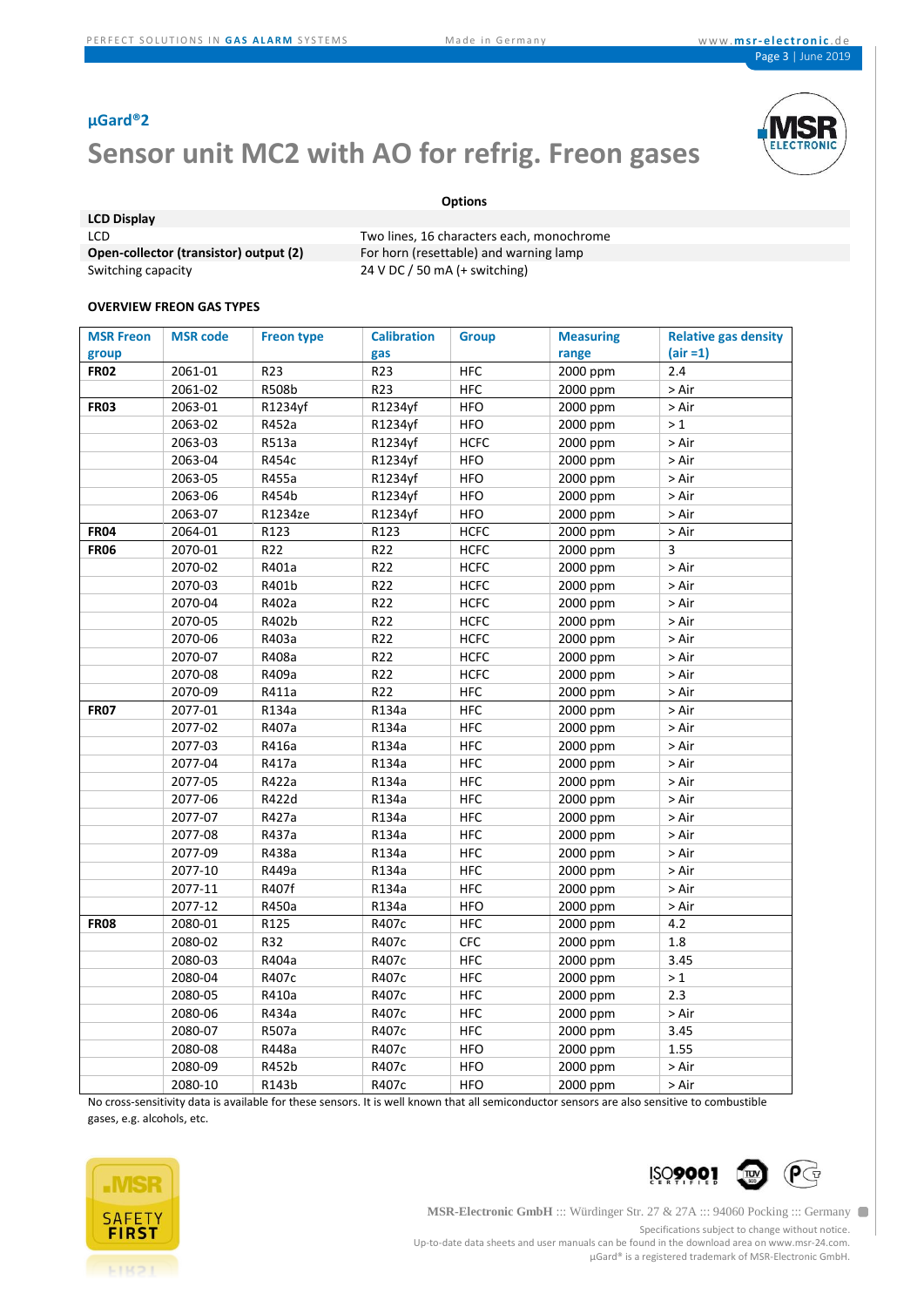ONI

#### **ORDER INFORMATION**

| MC2- <b>X</b> | <b>S20XX-XX-X-</b> | <b>X-X</b>                                 |                                |                                                                                                      | <b>ELECTF</b> |
|---------------|--------------------|--------------------------------------------|--------------------------------|------------------------------------------------------------------------------------------------------|---------------|
|               |                    | P                                          | Sensor housing plastic         |                                                                                                      |               |
|               |                    | S                                          | Sensor housing stainless steel |                                                                                                      |               |
|               |                    | Without display<br>0                       |                                |                                                                                                      |               |
|               |                    | $\mathbf{1}$                               |                                | With display for indication of measurement values (only in housing A or N)                           |               |
|               |                    | $\overline{2}$                             |                                | With display for values & operation, 2x open-collector for horn & warning lamp (only housing $A/N$ ) |               |
|               |                    | Gas type                                   | Sensor type                    | <b>Measuring range</b>                                                                               |               |
|               | S2061-01-A         | R23                                        | Semiconductor                  | $20 - 2000$ ppm                                                                                      |               |
|               | S2061-02-A         | R508b                                      | Semiconductor                  | $20 - 2000$ ppm                                                                                      |               |
|               | S2063-01-A         | R1234yf                                    | Semiconductor                  | $20 - 2000$ ppm                                                                                      |               |
|               | S2063-02-A         | R452a                                      | Semiconductor                  | $20 - 2000$ ppm                                                                                      |               |
|               | S2063-03-A         | R513a                                      | Semiconductor                  | $20 - 2000$ ppm                                                                                      |               |
|               | S2063-04-A         | R454c                                      | Semiconductor                  | $20 - 2000$ ppm                                                                                      |               |
|               | S2063 05-A         | R455a                                      | Semiconductor                  | $20 - 2000$ ppm                                                                                      |               |
|               | S2063-06-A         | R454b                                      | Semiconductor                  | $20 - 2000$ ppm                                                                                      |               |
|               | S2063-07-A         | R1234ze                                    | Semiconductor                  | $20 - 2000$ ppm                                                                                      |               |
|               | S2064-01-A         | R123                                       | Semiconductor                  | $20 - 2000$ ppm                                                                                      |               |
|               | S2070-01-A         | R22                                        | Semiconductor                  | $20 - 2000$ ppm                                                                                      |               |
|               | S2070-02-A         | R401a                                      | Semiconductor                  | $20 - 2000$ ppm                                                                                      |               |
|               | S2070-03-A         | R401b                                      | Semiconductor                  | $20 - 2000$ ppm                                                                                      |               |
|               | S2070-04-A         | R402a                                      | Semiconductor                  | $20 - 2000$ ppm                                                                                      |               |
|               | S2070-05-A         | R402b                                      | Semiconductor                  | $20 - 2000$ ppm                                                                                      |               |
|               | S2070-06-A         | R403a                                      | Semiconductor                  | $20 - 2000$ ppm                                                                                      |               |
|               | S2070-07-A         | R408a                                      | Semiconductor                  | $20 - 2000$ ppm                                                                                      |               |
|               | S2070-08-A         | R409a                                      | Semiconductor                  | $20 - 2000$ ppm                                                                                      |               |
|               | S2070-09-A         | R411a                                      | Semiconductor                  | $20 - 2000$ ppm                                                                                      |               |
|               | S2077-01-A         | R134a                                      | Semiconductor                  | $20 - 2000$ ppm                                                                                      |               |
|               | S2077-02-A         | R407a                                      | Semiconductor                  | $20 - 2000$ ppm                                                                                      |               |
|               | S2077-03-A         | R416a                                      | Semiconductor                  | $20 - 2000$ ppm                                                                                      |               |
|               | S2077-04-A         | R417a                                      | Semiconductor                  | $20 - 2000$ ppm                                                                                      |               |
|               | S2077-05-A         | R422a                                      | Semiconductor                  | $20 - 2000$ ppm                                                                                      |               |
|               | S2077-06-A         | R422d                                      | Semiconductor                  | $20 - 2000$ ppm                                                                                      |               |
|               | S2077-07-A         | R427a                                      | Semiconductor                  | $20 - 2000$ ppm                                                                                      |               |
|               | S2077-08-A         | R437a                                      | Semiconductor                  | $20 - 2000$ ppm                                                                                      |               |
|               | S2077-09-A         | R438a                                      | Semiconductor                  | $20 - 2000$ ppm                                                                                      |               |
|               | S2077-10-A         | R449a                                      | Semiconductor                  | $20 - 2000$ ppm                                                                                      |               |
|               | S2077-11-A         | R407f                                      | Semiconductor                  | $20 - 2000$ ppm                                                                                      |               |
|               | S2077-12-A         | R450a                                      | Semiconductor                  | $20 - 2000$ ppm                                                                                      |               |
|               | S2080-01-A         | R125                                       | Semiconductor                  | $20 - 2000$ ppm                                                                                      |               |
|               | S2080-02-A         | R32                                        | Semiconductor                  | $20 - 2000$ ppm                                                                                      |               |
|               | S2080-03-A         | R404a                                      | Semiconductor                  | $20 - 2000$ ppm                                                                                      |               |
|               | S2080-04-A         | R407c                                      | Semiconductor                  | $20 - 2000$ ppm                                                                                      |               |
|               | S2080-05-A         | R410a                                      | Semiconductor                  | $20 - 2000$ ppm                                                                                      |               |
|               | S2080-06-A         | R434a                                      | Semiconductor                  | $20 - 2000$ ppm                                                                                      |               |
|               | S2080-07-A         | R507a                                      | Semiconductor                  | $20 - 2000$ ppm                                                                                      |               |
|               | S2080-08-A         | R448a                                      | Semiconductor                  | 20 - 2000 ppm                                                                                        |               |
|               | S2080-09-A         | R452b                                      | Semiconductor                  | $20 - 2000$ ppm                                                                                      |               |
|               | S2080-10-A         | R143b                                      | Semiconductor                  | $20 - 2000$ ppm                                                                                      |               |
|               |                    | HOUSING FOR INTEGRATION OF THE SENSOR UNIT |                                |                                                                                                      |               |

- Plastic housing type A, 94 x 130 x 57 mm
- **0** Without housing<br> **A** Plastic housing ty<br> **5** Stainless steel ho<br> **D** Plastic housing ty **5** Stainless steel housing type 5, 113 x 135 x 45 mm
- **D** Plastic housing type D, 94 x 65 x 57 mm<br>**N** Plastic housing type N, 80 x 82 x 55 mm
- Plastic housing type N, 80 x 82 x 55 mm





**MSR-Electronic GmbH** ::: Würdinger Str. 27 & 27A ::: 94060 Pocking ::: Germany

Specifications subject to change without notice. Up-to-date data sheets and user manuals can be found in the download area on www.msr-24.com.

µGard® is a registered trademark of MSR-Electronic GmbH.